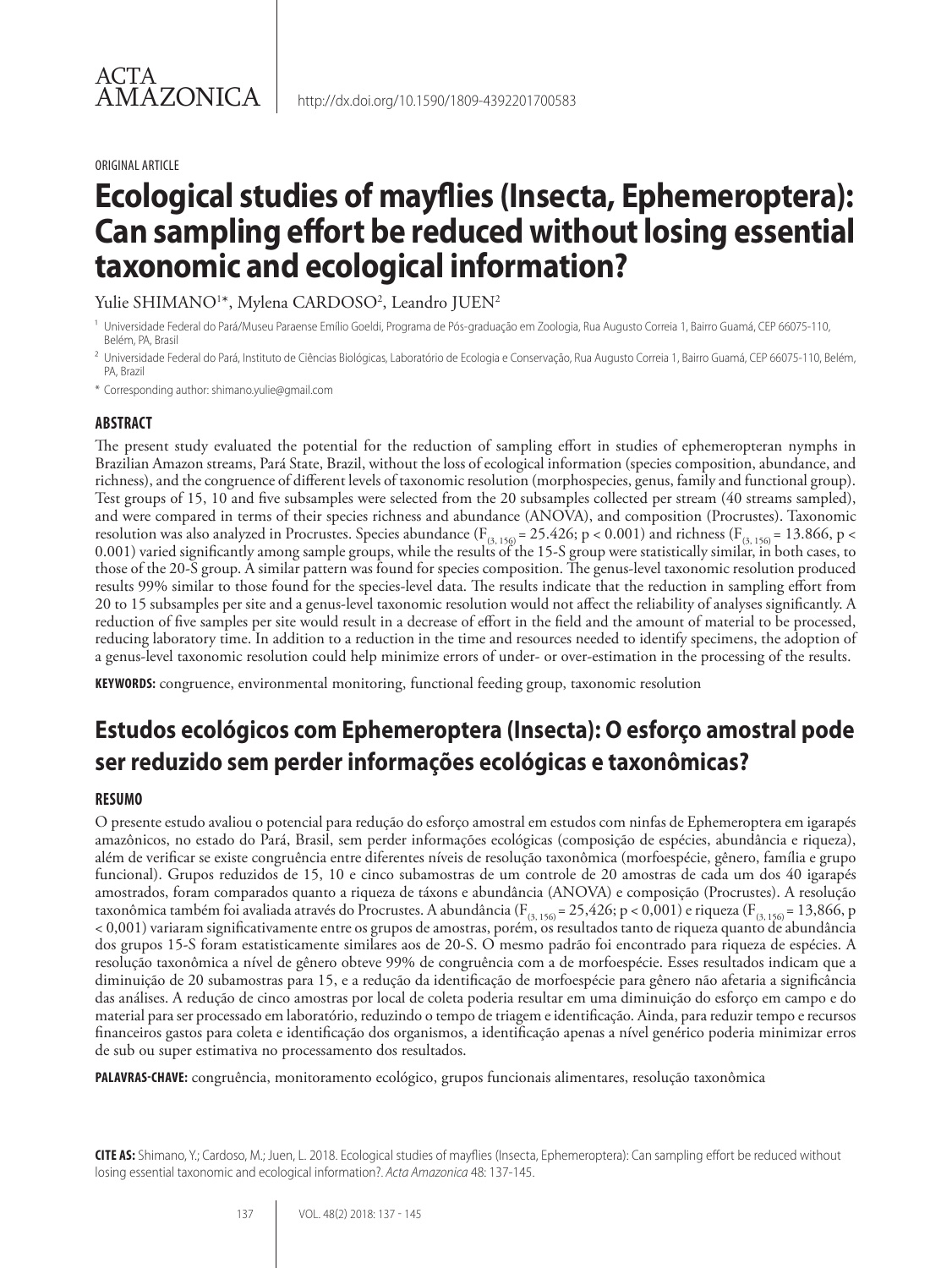

## **INTRODUCTION**

Aquatic macroinvertebrates play a fundamental role in the transformation of organic material, energy flow, and nutrient cycling (Dodds 2002). Most species depend on specific environmental conditions and are highly sensitive to modifications of their environment. Given this, these insects are extremely effective as bio-indicators of environmental quality, reflecting not only specific local conditions, but also more general pollution levels (Martins *et al*. 2014). Aquatic macroinvertebrates are thus used for the biomonitoring of aquatic ecosystems in a number of different countries (Roque *et al.* 2014; Ghani *et al.* 2016).

Many recent studies in aquatic ecology have investigated broad themes such as changes in the composition of assemblages and functional groups along a longitudinal gradient (from the headwaters to the mouth of a watercourse), while others have evaluated the distribution patterns of macroinvertebrates (Brasil *et al.* 2014), and the organization of communities and their biological features at different scales (Callisto *et al.* 2012). While an increasing number of macroinvertebrate studies are being published, many lacunae persist in the understanding of the ecological characteristics of these organisms, and these require further attention. Basic questions have yet to be studied, such as the efficiency of different data collection procedures and the adequacy of the different taxonomic resolutions applied. Indeed, according to Phillips *et al.* (2003), sampling efficiency and the taxonomic resolution are examples of limiting factors for biodiversity studies in the tropics.

Aquatic habitats can vary in characteristics such as current velocity, substrate type (from sandy to rocky), water transparency, and the presence of organic matter (live or dead). Given such extensive diversity in environmental conditions, a number of different procedures have been used for the sampling of benthonic macroinvertebrates (e.g. surber, dredges, sieves, others). Moreover, strategies of specimen collection and sampling design may differ in terms of the number of samples, treatments, and the size of the study area sampled (e.g. Callisto *et al.* 2005).

Additionally, great variation exists in the taxonomic level used in ecological studies. Most studies of macroinvertebrates have been based on identification of specimens to the family level (e.g. Baptista *et al.* 2007), while a few more detailed studies have used genus-level classification (e.g. Tonello *et al.* 2014) and functional groups (e.g. Brasil *et al.* 2014). The identification of species is important because different species of the same genus may not always be comparable in their ecophysiological requirements or environmental tolerance (Merritt *et al.* 2007). However, species-level identification of specimens requires time and taxonomic expertise. Given this, identification of specimens to higher taxonomic levels has a number of practical advantages, such as a reduction in

the effort and costs of collecting and identifying organisms, a decrease in the time and effort needed for training in identification, and an overall reduction in the risk of identification errors (Khan 2006). There is considerable debate on the optimal experimental design, and sampling, data processing, and analytical approaches for ecological research (Jones 2008), and one of the most contentious issues is the selection of the most appropriate taxonomic level that can guarantee the most reliable evaluation of the ecological signal being investigated.

Accordingly, to test the hypothesis that sampling and taxonomic effort can be reduced without compromising the reliability of results, the present study focused on the order Ephemeroptera, which are difficult to identify to the species level. While the adults can be identified more reliably, the larvae are typically used for biomonitoring (Dodds 2002; Barber-James *et al.* 2008), given that they tend to include representatives of all functional ecological categories (Salles and Da-Silva 2015), which reinforces their utility in understanding of ecosystem services. The order Ephemeroptera comprises a small group of insects that mostly have an aquatic nymphal stage (Barber-James *et al.*, 2008), and a brief adult life during which dispersal, copulation, and oviposition occur (Domínguez *et al.* 2006). The emergence of ephemeropteran nymphs is responsible for the transfer of large amounts of phosphates and nitrates from the aquatic ecosystem to terrestrial environments (Edmunds *et al.* 1976). As these insects are highly sensitive to environmental change, and show a wide range of responses to such events, they are one of the groups most commonly used in water quality biomonitoring programs (Buss and Salles 2007; Domínguez *et al.* 2006).

In this way, our objectives were: (a) to investigate if the reduction in the number of subsamples influences significantly richness, abundance and composition of species/ morphospecies of Ephemeroptera (sample effort) and (b) to analyze the degree of congruence among the different taxonomic resolutions (family, genus, species/morphospecies or functional group). This permitted the assessment of the potential for the reduction of sampling effort and the taxonomic resolution without any significant loss of ecological information. We believe that, as ephemeropterans, like other macroinvertebrates used for biomonitoring, are highly sensitive to environmental alterations and are highly dependent on the composition and structure of micro- and meso-habitats (Souza et al. 2011; Chakona et al. 2008), ecological questions can be resolved adequately with a smaller number of subsamples and taxonomic identification at genus level.

#### **MATERIAL AND METHODS**

Data were collected in forested areas of the municipality of Paragominas in northeastern Pará state, Brazil. The local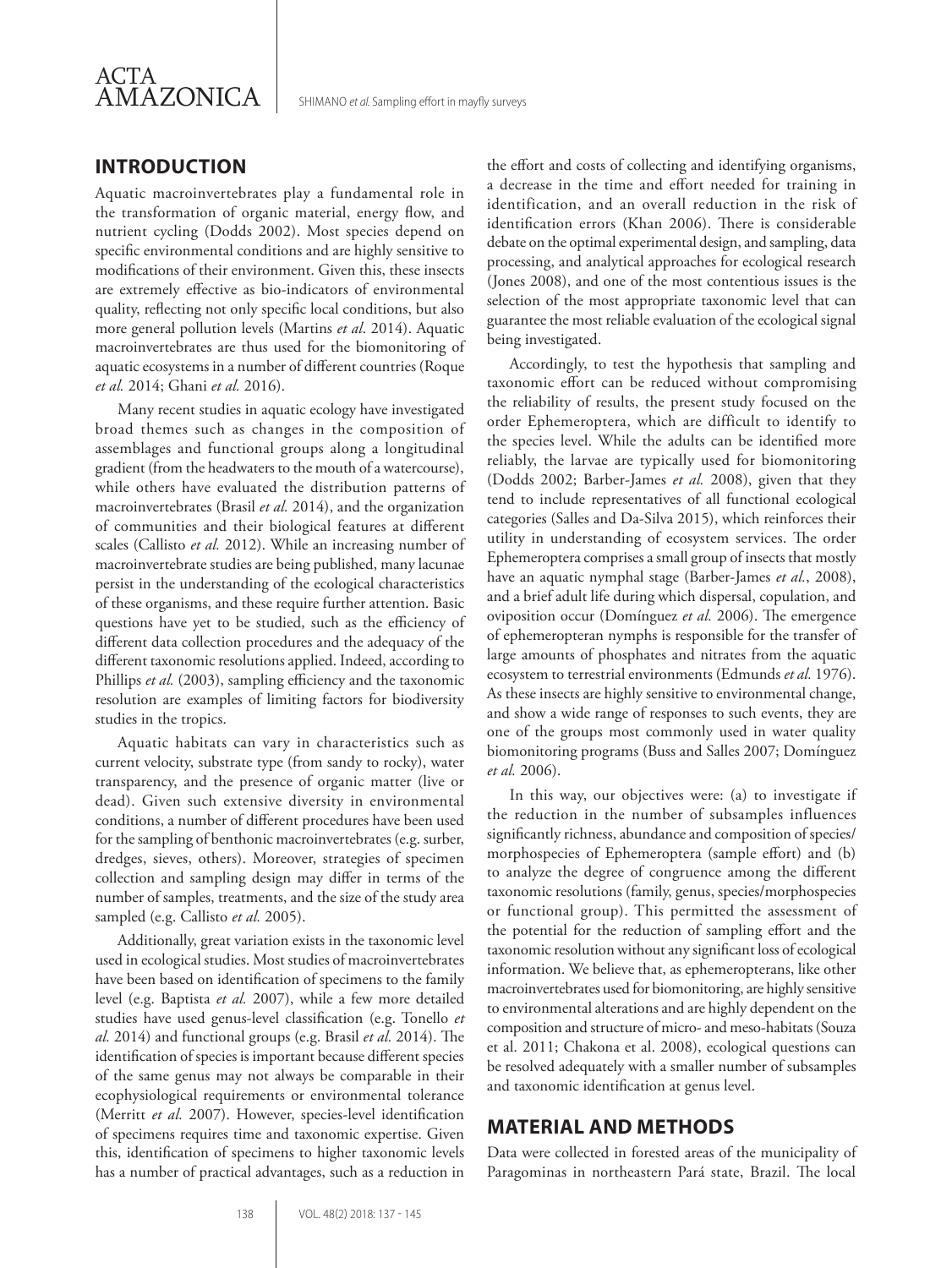

vegetation is classified as lowland *terra firme* rainforest, with smaller areas of dense alluvial rainforest (Hirai *et al.* 2008). The area has high rainfall (mean annual precipitation of 1766 mm), a mean annual temperature of 27.2ºC, and 81% mean relative humidity (Watrin and Rocha 1992). Paragominas is drained by the basins of the Capim and Gurupi rivers, which are formed by a dense network of streams, including the Ananavira, Paraquequara, Candiru–Açu, Potiritá, Piriá, Uraim and Surubiju (Leal 2000).

A total of 40 streams were sampled, with a channel width of up to 5.5 m (Figure 1). Measurement of environmental variables in each stream was based on the protocol of Peck *et al.* (2006). A stretch of 150 meters of each stream was marked out and divided into 10 sections of 15 meters, which were then subdivided into three segments of five meters, resulting in 30 segments per stream (for details, see Juen *et al.* 2016). Only the first two segments of each section were sampled, with the third being used only to gain access to the other segments, thus avoiding the disturbance of the experimental segments in which data were collected (Figure 2A), with a total of 20 segments being sampled per stream. The mean sampling time per stream was one hour, not including sorting substrate. The sampling design adopted was developed to integrate the environmental analysis protocol of the Environmental Monitoring Program of the American Agency for Environmental Protection (Kaufmann *et al.* 1999), with



Figure 1. Sampling points for the collection of ephemeropteran nymphs in Paragominas, Pará, Brazil.



**Figure 2.** Schematic diagram showing (A) the collection of substrate samples; and the progressive reduction of sampling effort to include (B) 15 subsamples, (C) 10 subsamples or (D) 5 subsamples. In B, C and D, the subsamples were selected randomly in the R program, and the subsamples shown in the diagram are merely illustrative of the selection process.

the objective of adjusting the agency's environmental protocol (Peck *et al.* 2009) for sampling living organisms, providing the potential for broader generalizations and comparisons with sampling procedures adopted in other countries.

Substrates present in each segment were sampled with a dipnet (0.05 mm mesh), with a random portion of the substrate being sampled twice in each segment. Each subsample is composed of the substrate collected (two different samples) in each segment, with a total of 20 subsamples being collected per stream.

Substrate samples were processed in the field in white trays using entomological tweezers. Collected specimens were fixed in 85% alcohol. Functional groups were categorized based on the reviews of Shimano *et al.* (2012) and Brasil *et al.* (2014). Genus-level identification of specimens was conducted in the laboratory using the identification keys of Domínguez *et al.* (2006), with species being identified based on the available literature. When species-level identification was not possible, the specimens were allocated to morphospecies based on their morphological traits. In some groups (e.g., *Miroculis*, *Campylocia* and *Farrodes*), however, the immature insects are so similar to each other that it is impossible even to identify morphospecies consistently, and in these cases, we considered only the genera in the analyses. The identifications of generic and species/morphospecies levels were confirmed by Ephemeroptera specialist Dr. Frederico Falcão Salles of the Federal University of Espírito Santo. Following identification, the specimens were deposited in the entomological collection of the Ecology and Conservation Laboratory (LABECO) of the Federal University of Pará, Brazil.

All specimen collection was conducted during the dry season (July–November) in 2012 and 2013, in order to (i) reduce the possible effects of seasonal variation on results, (ii)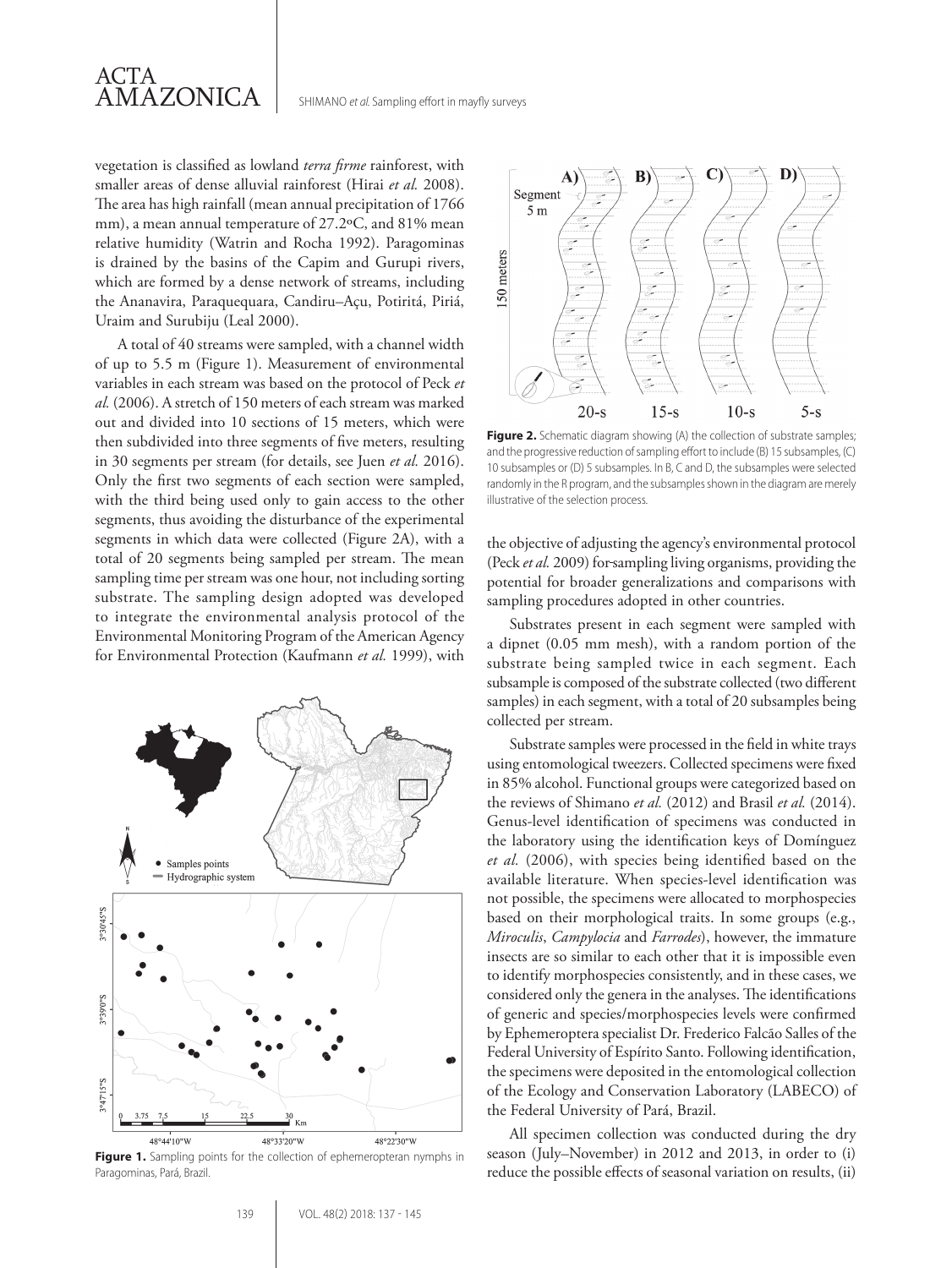because previous studies have shown that the highest species diversity is found during the period of lowest precipitation (Baptista *et al.* 2001), and (iii) because the shallower depth of the water column during this period is reflected in a greater availability of substrates to sample, and a greater density of individuals, so increasing capture probability of the greatest variety of species. The focus on a single seasonal period also reduces sampling "noise" in the analyses (Heino 2014).

To test the questions raised, sampling effort was manipulated through the selection of subsets of the subsamples collected from each stream. The 20 subsamples collected per stream were considered to be the control data set. We used the Subsampling.table application of the R program (R Development Core Team 2017) to choose the other three groups randomly (matrices), with 15 (15-S), ten (10-S) and five (5-S) subsamples per stream. The four matrices (one control, three test) were obtained for each stream, resulting in four groups of 40 streams.

In order to randomize the new three matrices with 15, 10 and five subsamples, we used a table with 800 lines derived from the 20 subsamples collected from each of the 40 streams. From this table, the first test matrix (15-S) was derived from a random selection of 15 subsamples from the 20 available for each of the 40 streams. For the second test matrix (10-S), 10 subsamples were selected randomly from those available from each of the 40 streams, and in the third matrix (5-S), five subsamples were selected to represent each stream. Mean species richness and abundance were calculated for each stream, based on the data in each test matrix. Such randomization removes any potential bias in the selection of subsamples, and provides a simulation of a smaller number of samples obtained from the 150-m stretch of each stream. We tested these datasets (20-S, 15-S, 10-S and 5-S) for differences in species abundance, richness, and composition. This permitted testing of sampling effort and identification of taxa, and the principal question investigated was the potential for a reduction in the number of subsamples – permitting a reduction in the investment of time and financial resources – while obtaining adequate results as effective as those produced with a larger sample.

The abundance and richness of species/morphospecies were compared among treatments (20-S, 15-S, 10-S and 5-S) using Analysis of Variance (ANOVA), following confirmation of the assumptions of homogeneity of variance and homoscedasticity (Zar 2010). Abundance data were log-transformed (log10[x+1]) to reduce the effects of heteroscedasticity. When ANOVA results were significant, Tukey's *a posteriori* test was applied to identify differences between pairs of treatments.

To verify congruence in species composition among groups (20-S, 15-S, 10-S and 5-S) and among the different levels of taxonomic resolution (species, genus, family, and

functional group), data from all composition matrices were summarized in a Principal Coordinates Analysis (PCoA), using the abundance of the specimens sampled. Abundance data were log-transformed (log10[x+1]) to minimize the effects of extreme outliers, and the Bray-Curtis dissimilarity index was applied. Once sampling and taxonomic resolution data were ranked, the degree of agreement among matrices was evaluated using a Procrustean routine (Jackson 1995). Procrustes Analysis is an overlap approach that compares a pair of ordinations using a rotational-fit algorithm to find the best adjustment in the corresponding ordinated observations. This analysis was based on the scores of the first two axes of each ordination (PCoA), given that these axes contain the majority of variability from the original data. Procrustes calculates the m² statistic, which measures the degree of disparity in ordination patterns generated independently by the two sets of data (Legendre and Legendre 1998). All analyses were run in R software (R Development Core Team 2017), using the *labdsv*, *mgcv* and *vegan* packages.

### **RESULTS**

Overall, 2701 ephemeropteran nymphs were collected, representing 26 species/morphospecies distributed in 20 genera and seven families (Table 1). *Miroculis*, *Campylocia* and *Farrodes* were the most abundant genera. *Ulmeritoides flavopedes* (Spieth, 1943) (n=90), *Zelusia* sp. 1 (n=62) and *Hydrosmilodon* aff. *gilliasae* Thomas and Péru, 2004 (n=27) were the most abundant species, and *Callibaetis* sp. (n = 2), *Microphlebia surinamenses* Savage and Peters, 1983 (n = 1) and *Cloeodes* sp. 1 (n = 1) were the least abundant.

A significant difference ( $F_{(3, 156)} = 25.426$ ; p<0.001) was found in individual abundance when comparing sample groups (20-S, 15-S, 10-S and 5-S), although the posthoc analysis (Figure 3A) revealed that the abundance was statistically similar between 20-S and 15-S (Tukey's  $p = 0.215$ ) and 15-S and 10-S (Tukey's  $p = 0.060$ ), while significant differences (Tukey's p < 0.001) were found in all other cases. On average, 19 specimens were lost when the sampling was reduced from 20-S to 15-S. A further 17 were lost between 15-S and 10-S, and 16 between 10-S and 5-S. Overall, reducing the sample from 20-S to 5-S, resulted in the loss of 52 specimens per stream.

Species richness also varied significantly among sample groups  $(F_{(3, 156)z}13.866, p<0.001)$ , with the same pattern being observed for individual abundance (Figure 3B), i.e., no significant difference was found between 20-S and 15-S (Tukey's  $p = 0.466$ ) and 15-S and 10-S (Tukey's  $p = 0.341$ ), while Tukey's p was less than 0.001 for all other comparisons. On average, one species was lost per stream when sampling was reduced from 20-S and 15-S, one was lost between 15-S and 10-S, and two species were lost per stream when sampling was reduced from 10-S to 5-S.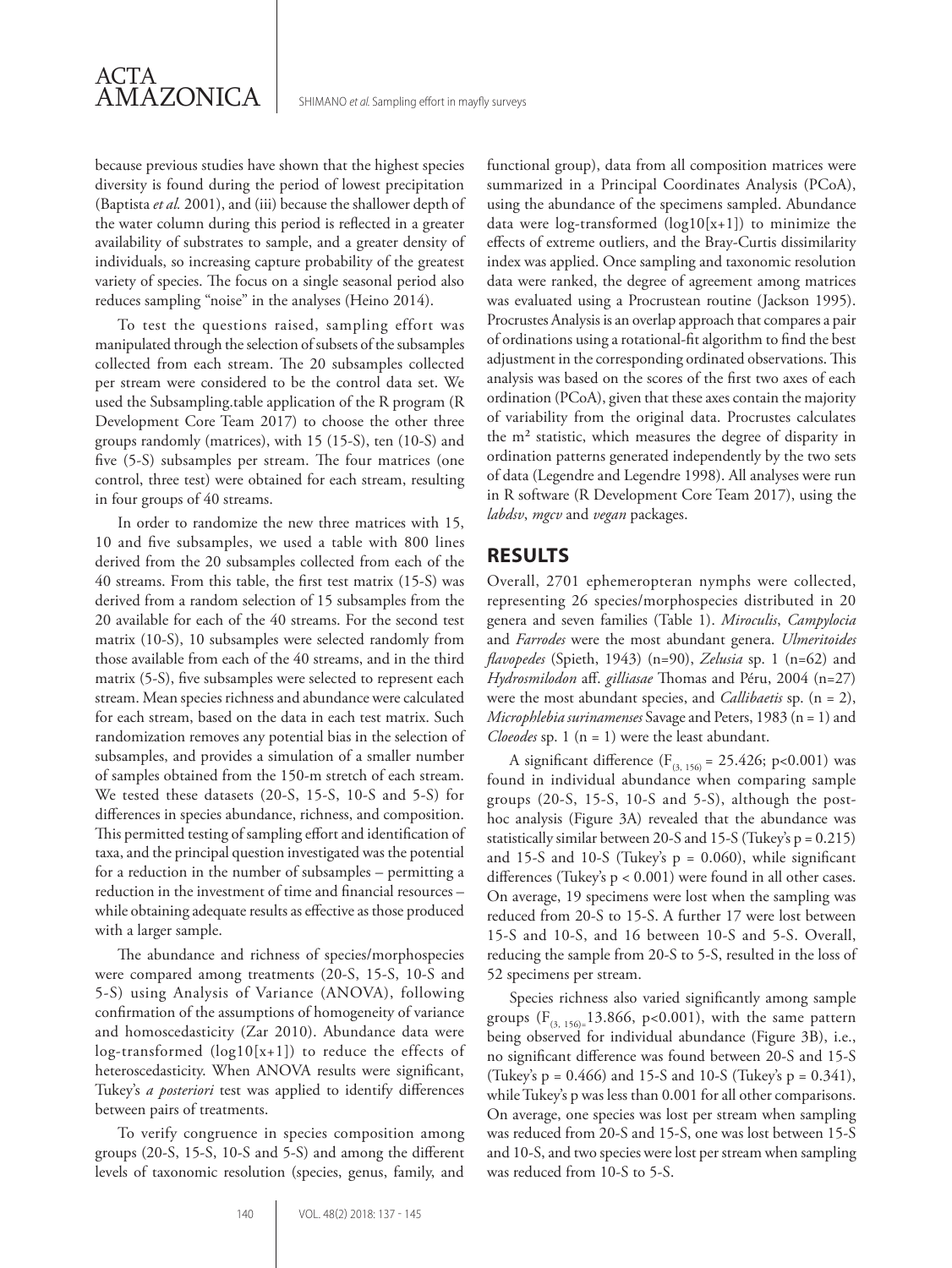

When analyzing the groups by species composition, all relationships were significantly congruent (Table 2). The highest level of congruence was found between 20-S and 15-S (95.3%), 20-S and 10-S (82.65%), and 15-S and 10-S (80.0%). While the comparison between the smallest (5-S) and largest subsamples (20-S) was also significant, the explanatory correlation was only 59.8%, with a 64.19% loss of information.

The different taxonomic resolutions were also significantly congruent (Table 3). There was a very high degree of agreement (99%) between resolution at the species/morphospecies level and that of genus, with a loss of information of less than 1%. High levels of correlation ( $r^2 > 0.80$ ) were also found between genus and family, and genus and functional groups, while the lowest correlation was recorded between family and functional groups ( $r^2 = 0.709$ ).



Figure 3. Analysis of Variance comparing (A) the abundance and (B) species richness of ephemeropteran nymphs collected in 40 well-conserved Amazonian streams in groups of five (5-S), 10 (10-S), 15 (15-S), and 20 (20-S) subsamples per stream. The points correspond to the mean values and the bars to their standard deviations.

| <b>Table 1.</b> Species and morphospecies of ephemeropteran nymphs sampled        |
|-----------------------------------------------------------------------------------|
| between September – December 2012 and 2013 in 40 streams in Paragominas,          |
| Pará, Brazil. Functional feeding group classification was based on Shimano et al. |
| (2012) and Brasil et al. (2014).                                                  |

| Species/Morphospecies                                    | Funcional Feeding Group Abundance |      |
|----------------------------------------------------------|-----------------------------------|------|
| Amanahyphes saguassu Salles<br>and Molineri, 2006        | Gathering collector               | 23   |
| Aturbina georgei Lugo-Ortiz and<br>McCafferty, 1996      | Gathering collector               | 3    |
| Brasilocaenis sp. 5                                      | Scraper                           | 3    |
| Caenis sp.                                               | Scraper                           | 5    |
| Callibaetis sp.                                          | Gathering collector               | 11   |
| Callibaetoides caaigua Cruz,<br>Salles and Hamada, 2013  | Gathering collector               | 7    |
| Campsurus sp. 1                                          | Filtering collector               | 2    |
| Campsurus sp. 4                                          | Filtering collector               | 8    |
| Campsurus sp. 7                                          | Filtering collector               | 21   |
| Campsurus sp. 8                                          | Filtering collector               | 22   |
| Campsurus sp. 9                                          | Filtering collector               | 1    |
| Campylocia spp.                                          | Gathering collector               | 799  |
| Cloeodes sp. n.                                          | Scraper                           | 13   |
| Cloeodes redactus Waltz and<br>McCafferty, 1987          | Scraper                           | 7    |
| Coryphorus aquilus Peters, 1981                          | Gathering collector               | 5    |
| Farrodes spp.                                            | Scraper                           | 140  |
| Hagenulopsis minuta Spieth,<br>1943                      | Scraper                           | 17   |
| Hydrosmilodon aff. gilliasae<br>Thomas and Péru, 2004    | Filtering collector               | 27   |
| Microphlebia surinamensis<br>Savage and Peters, 1983     | Scraper                           | 1    |
| Miroculis spp.                                           | Scraper                           | 1406 |
| Simothraulopsis cf. sabalo Kluge,<br>2007                | Scraper                           |      |
| Simothraulopsis sp. n.                                   | Scraper                           | 7    |
| Tricorythopsis acara Belmont,<br>Salles and Hamada, 2011 | Gathering collector               | 7    |
| Ulmeritoides flavopedes (Spieth,<br>1943)                | Shredder                          | 90   |
| Waltzoyphius roberti Thomas and<br>Peru, 2002            | Gathering collector               | 13   |
| Zelusia sp. 1                                            | Gathering collector               | 62   |
| <b>TOTAL</b>                                             |                                   | 2701 |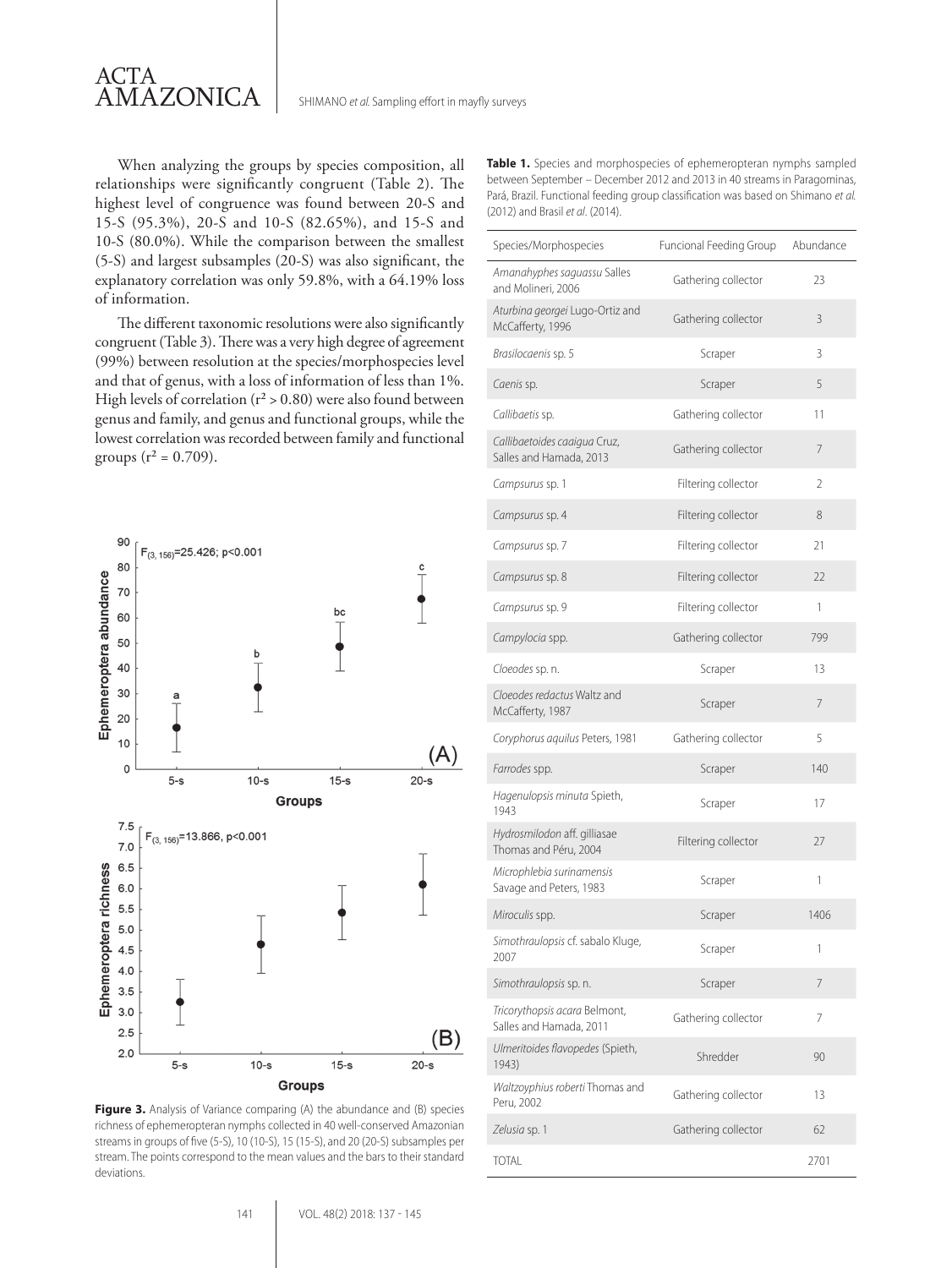**Table 2.** Degree of agreement between the PCoA scores for the log-transformed composition and abundance of ephemeropteran nymphs found in the groups of five (5-S), 10 (10-S), 15 (15-S), and 20 (20-S) subsamples per stream. Significance level was set at  $p < 0.05$ .

| Group    |                | $5-5$   | $10-5$                   | $15-5$                   |
|----------|----------------|---------|--------------------------|--------------------------|
| $10-5$   | m <sup>2</sup> | 0.6071  | ٠                        | ۰                        |
|          | $r^2$          | 0.6269  | $\overline{\phantom{0}}$ | $\overline{\phantom{0}}$ |
|          | P              | < 0.001 | -                        | ۰                        |
| $15 - S$ | m <sup>2</sup> | 0.5835  | 0.3595                   | ۰                        |
|          | $r^2$          | 0.6454  | 0.8003                   | ۰                        |
|          | P              | < 0.001 | < 0.001                  |                          |
| $20-5$   | m <sup>2</sup> | 0.6419  | 0.3169                   | 0.09173                  |
|          | $r^2$          | 0.5984  | 0.8265                   | 0.953                    |
|          | P              | < 0.001 | < 0.001                  | < 0.001                  |

**Table 3.** Degree of agreement between PCoA scores for the log-transformed composition and abundance of ephemeropteran nymphs according to the taxonomic resolution applied (species/morphospecies, genus, family, and functional categories). Significance level was set at  $p < 0.05$ . FFG= Functional Feeding Groups.

| <b>GROUP</b> |                | <b>SPECIES</b> | <b>GENUS</b>             | <b>FAMILY</b> |
|--------------|----------------|----------------|--------------------------|---------------|
| Genus        | m <sup>2</sup> | 0.02           |                          |               |
|              | $r^2$          | 0.99           | $\overline{\phantom{a}}$ |               |
|              | р              | >0.001         | ۰                        | ۰             |
| Family       | m <sup>2</sup> | 0.446          | 0.357                    |               |
|              | $r^2$          | 0.7442         | 0.802                    |               |
|              | p              | >0.001         | >0.001                   |               |
| FFG          | m <sup>2</sup> | 0.375          | 0.327                    | 0.497         |
|              | $r^2$          | 0.791          | 0.82                     | 0.709         |
|              | р              | >0.001         | >0.001                   | >0.001        |

# **DISCUSSION**

As expected, the results of the present study indicated that the number of subsamples per stream and the taxonomic resolution could be reduced – up to a point – without having a significant effect on the results of the study. While no significant effect was found on species richness or abundance when the sample was reduced by only five subsamples (15-S), further reductions (10-S and 5-S) had a significant impact. Species composition was consistent between the 20-S and 10-S samples, although there was a significant loss of information on species richness and abundance. Results thus support the conclusion that a study based on 15 subsamples per stream would provide equally reliable ecological data, permitting a reduction in sampling effort and consequent financial costs, in the studied habitat type.

Empirical studies in aquatic ecology are not based on a standardized number of samples or subsamples, and published studies vary considerably in sampling effort, depending on factors such as study objective, geographic location, procedural standardization adopted by a given group of researchers, and so on. Saulino *et al.* (2014), for example, used three 2-minute subsamples per site using a dipnet to evaluate changes in the aquatic insect community following the construction in Mogi-Guaçu sub-basin, in the state of São Paulo (Brazil) , while Moya *et al.* (2011) used five samples (0.09 m² per sample) per stream to characterize antropogenic influences and create a multimetric index, in Bolivian streams, and Kleine *et al.* (2011) used nine samples of different types to test the effects of banana plantations on macroinvertebrate communities in the Atlantic Forest of Brazil. In contrast, Ligeiro *et al.* (2012) used 11 samples per stream to test the reliability of macroinvertebrate species richness estimates based on the processing of a standard number of subsamples in Araguari River Basin, Minas Gerais, southeastern Brazil, and Shimano *et al.* (2013) utilized 20 samples per stream to test the influence of environmental and spatial factors on an ephemeropteran community in Suiá-Missú river sub-basin, Mato Grosso State, Brazil. These examples illustrate the degree of variation that exists, not only in sampling design, but also regarding the number of subsamples collected, depending on the objectives of each study. Melo (2004) concluded that many authors define sample size arbitrarily or without consulting the available literature, while others use a minimum number of samples, e.g., 4–10 sweeps of a Surber net or stones searched. Our findings nevertheless indicate that the collection of 15 subsamples would be the most viable approach, independently of the sampling technique used. This is a more conservative estimate than that of Melo (2004).

A reduction in the number of subsamples collected per stream may not necessarily result in significant savings of field time or costs, depending on logistics, especially where shifting camp between sites is relatively time-consuming. It is nevertheless likely that considerable economy of time and expense will generally be gained in the laboratory.

All different levels of taxonomic resolution tested in the present study (genus, family, and functional group) provided results comparable to those obtained for species/ morphospecies, with correlations above 70%. However, we would recommend the use of a genus-level resolution, given that information loss was negligible (less than 1%) in comparison to species level analyses, especially as specieslevel identification of aquatic insects demands a high degree of expertise (Martins *et al.* 2014), especially for immature specimens. This result is valid considering the distribution of Ephemeroptera order in Brazil. According to the species list of Brazilian Ephemeroptera (Salles et al. 2016), at the moment, almost 40% of the genus is composed for only one species, whereas more than 20% is composed by two species. In case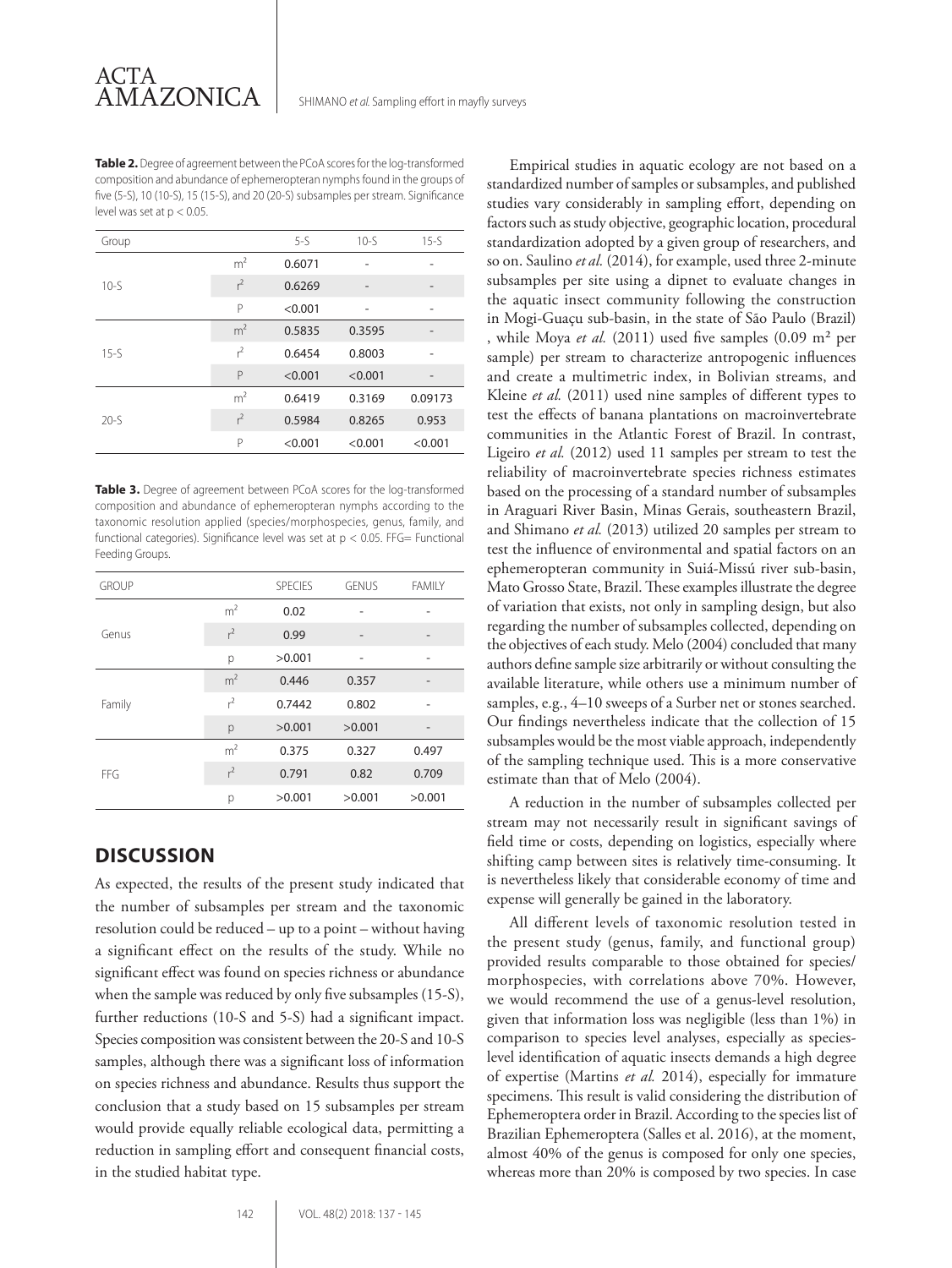of taxonomic groups that have more congeneric species, we suggest that further studies are conducted.

ACTA

AMAZONICA

The high degree of consistency found in the present study between the species and genus level resolutions was similar to that found by Giehl *et al.* (2014) in insects of the order Heteroptera. These authors concluded that this congruence may be accounted for the small number of species per genus, with more than half the genera being represented by only one or two species, a situation also observed for ephemeropterans in the current study. Heino and Soininen (2007) also recorded a high degree of congruence between macroinvertebrate species and genera, and concluded that community-level patterns in the identification of species, genera or families did not vary.

A large number of studies have attempted to identify the optimum taxonomic level for aquatic macroinvertebrate community analysis (e.g. Heino 2014; Giehl *et al.* 2014), and for studies of bodies of water, there are disagreements on the use of a family, genus or species taxonomic resolution. Irrespective of the degree of congruence, identification of species will always be a priority in ecological studies, given that congener species do not necessarily have equivalent ecological requirements or the same levels of tolerance of environmental conditions (Merritt *et al.* 2008). In fact, Heino (2014) found that a species-level resolution is more sensitive for the description of regional differences in the composition of communities because the geographic distribution of a given species is typically much smaller than that of a family or genus.

We believe that the minor loss of information resulting from the shift from a species- to a genus-level may be related to the reduced species diversity of the order Ephemeroptera, which is represented by only 592 recognized species in the Neotropical Region (Salles *et al.* 2014). While a recent estimate (Cardoso *et al.* 2015) suggests that the number of as-yet-undescribed species in Brazil is much higher than this, many genera are monospecific. These species include *Amanahyphes saguassu* Salles & Molineri, 2006, *Callibaetoides caaigua* Cruz, Salles & Hamada, 2013, *Coryphorus aquilus*  Peters, 1981, all of which were sampled in the present study, and in some cases represent monospecific families.

Considering the time spent processing and identifying specimens, we estimate that the identification of ephemeropteran species or morphospecies demands approximately 70% of total laboratory time (depending on the personal experience of the identifier). In this case, for example, identification of specimens obtained from 10 streams to the genus level would take one week rather than a whole month for the species-level resolution.

In addition to time saving considerations, monitoring studies conducted by environmental consultancies would no longer need to employ a taxonomic specialist, given that most technicians and experienced undergraduates can identify

genera relatively reliably. A rough estimate of savings in laboratory expenses can be derived from the values proposed by Gardner *et al.* (2008) for multi-taxa biodiversity surveys in tropical forests, that is, a \$100 daily fee for specialists and a \$50 fee for technicians. Based on these values, the adoption of a genus-level resolution would result in a saving of approximately \$2550 for the processing and identification of the specimens collected from 10 streams. Given that the study of Gardner *et al.* (2008) is now almost 10 years old, this value is probably underestimated in comparison with present-day fees.

More precise identification of insect specimens requires more time and financial resources, as well as more specialized data, techniques, and equipment (Jones, 2008). This more detailed approach also demands a considerable investment in the expansion of reference collections and bibliographic material, as well as the more frequent input from taxonomic specialists.

 The adoption of a taxonomic resolution above the genus level may help minimize errors of identification, given that the larvae of some genera cannot be differentiated, due to either a lack of data or the similarities among taxa, as in the case of *Miroculis, Campylocia* and *Farrodes*. As most of the genera within a family tend to have similar ecosystem functions (see Shimano *et al.* 2012; Brasil *et al.* 2014), the adoption of a reduced taxonomic resolution should not have a major impact on the ecological assessment, specially in the case of ecological impact assessments, when time constraints are usually very significant. However, we would recommend a more precise taxonomic resolution for the evaluation of subtle ecological impacts or biogeographic patterns, although this may represent an unnecessary investment of time and resources when the stress under analysis is more severe or obvious (Martins *et al.* 2014).

#### **CONCLUSIONS**

The results of the current study indicate that it is possible to reduce sampling effort for ephemeroptern nymphs in Amazonian streams from 20 subsamples to 15 without any significant loss of information for species richness, abundance and composition. There was a high degree of correlation between taxonomic composition at species and genus level, suggesting that a genus-level resolution is sufficient for the reliable analysis of ecological response of insects of the order Ephemeroptera to environmental impacts in the studied habitats. A lower-level taxonomic resolution has the advantage of higher cost-effectiveness in both field and laboratory effort, facilitating diagnosis and reducing time needed for identification of specimens,.

#### **ACKNOWLEDGMENTS**

We would like to thank 33 Forest and CIKEL Ltd. for logistic support. We are also grateful to Conselho Nacional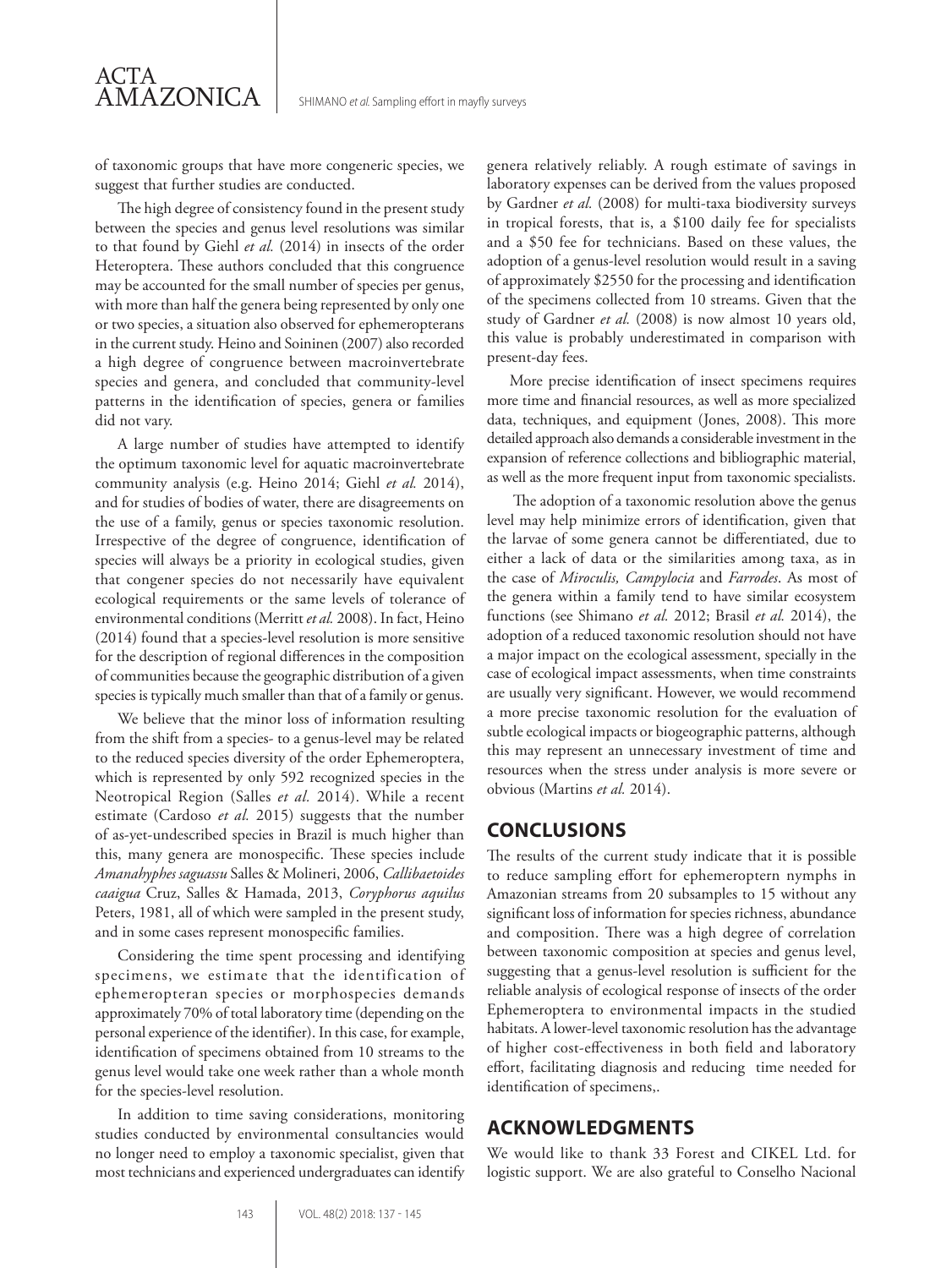

de Desenvolvimento Científico e Tecnológico (CNPQ) for financial support of the projects entitled "Resilience time of aquatic communities following selective logging in the eastern Amazon basin" (Universal 14/2011, process number 481015/2011-6), "The Influence of the different types of land use on the biodiversity of eastern Amazonia" (CNPq no. 449314/2014-2) and a productivity stipend to LJ (process: 307597/2016-4). Coordenação de Aperfeiçoamento de Pessoal de Nível Superior (CAPES) provided MC with a master's stipend. We would like to thank the editor and the reviewers for their time and valuable remarks.

#### **REFERENCES**

- Baptista, D.F.; Buss, D.F.; Dorvillé, L.F.M.; Nessimian, J. 2001. Diversity and habitat preference of aquatic insects along the longitudinal gradient of the Macaé River Basin, Rio de Janeiro, Brazil. *Revista Brasileira de Biologia,* 61: 249-258.
- Baptista, D.F.; Buss, D.F.; Egler, M.; Giovanelli, A.; Silveira, M.P.; Nessimian, J.L. 2007. A multimetric index based on benthic macroinvertebrates for evaluation of Atlantic Forest streams at Rio de Janeiro State, Brazil. *Hydrobiologia*, 575: 83-94.
- Brasil, L.S.; Juen, L.; Batista, J.D.; Pavan, M.G.; Cabette, H.S.R. 2014. Longitudinal distribution of the functional feeding groups of aquatic insects in streams of the Brazilian Cerrado Savanna. *Neotropical Entomology,* 43: 421-428.
- Cardoso, M.N.; Shimano, Y.; Nabout, J.C.; Juen, L. 2015. Na estimate of the pontetial number of mayfly species (Ephemeroptera, Insecta) still to be described in Brasil. *Revista Brasileira de Entomologia*, 59: 147-153.
- Callisto, M.; Goulart, M.; Medeiros, A.O.; Rosa, C.A. 2005. Diversity assessment of benthic macroinvertebrate; yeasts; and microbiological indicators along a longitudinal gradient in Serra do Cipó; Brazil. *Brazilian Journal of Biology,* 64: 743-755.
- Chakona, A.; Phiri, C.; Magagadza, C.H.D.; Brendonck, L. 2008. The influence of habitat structure and flow permanence on macroinvertebrate assemblages in temporary rivers in northwestern Ziwbabwe. *Hydrobiologia,* 607: 199-209.
- Dodds, W.K. 2002. *Freshwater Ecology: concepts and environmental applications*. Academic Press, San Diego, 569p.
- Domínguez, E.; Molineri, C.; Pescador, M.L.; Hubbard, M.D.; Nieto, C. 2006. *Ephemeroptera of South America*. Pensoft, Sofia-Moscow, 640p.
- Gardner, T.A.; Barlow, J.; Araujo, I.S.; Ávila-Pires, T.C.; Bonaldo, A.B.; Costa, J.E.; *et al.* 2008. The cost-effectiveness of biodiversity surveys in tropical forests. *Ecologic Letters*, 11: 139-150.
- Ghani, W.M.H.W.; Rawi, C.S.M.; Hamid, S.A.; Al-Shami, S.A.; Ahmad, A. H. and Hassan, A.N.N. 2016. Variation in environmental conditions influences diversity and abundance of Ephemeroptera in forest streams of northerm Peninsular Malaysia. *Tropical Ecology*, 57: 489-501.
- Giehl, N.F.; Dias-Silva, K.; Juen, L.; Batista, J.D.; Cabette, H.S.R. 2014. Taxonomic and Numerical Resolutions of Nepomorpha (Insecta: Heteroptera) in Cerrado Streams. *PLoS ONE*, 9: e103623.
- Heino, J. 2014. Taxonomic surrogacy; numerical resolution and responses of stream macroinvertebrate communities to ecological gradients: are the inferences transferable among regions? *Ecologic Indicators,* 36: 186-194.
- Heino, J.; Soininen, J. 2007. Are higher taxa adequate surrogates for species-level assemblage patterns and species richness in stream organisms? *Biology Conservation,* 137: 78-89.
- Hirai, E.H.; Carvalho, J.O.P.; Pinheiro, K.A. 2008. O Estrutura de população de Maçaranduba (*Manilkara huberi* Standley) em 84 ha de floresta natural na fazenda Rio Capim, Paragominas, PA. *Revista de Ciências Agrárias,* 49: 65-76.
- Jackson, D.A. 1995. Protest A Procrustean Randomization Test of Community Environment Concordance. *Ecoscience,* 2: 297-303.
- Jones, F.C. 2008. Taxonomic sufficiency: the influence of taxonomic resolution on freshwater bioassessments using benthic macroinvertebrates*. Environmental Reviews*, 16: 45-69.
- Juen, L.; Cunha, E.J.; Carvalho, F.G.; Ferreira, M.C.; Begot, T.O.; Andrade, A.L.; Shimano, Y.; Leão, H.; Pompeu, P.S.; Montag, L.F.A. 2016. Effects of oil palm plantations on the habitat structure and biota of streams in Eastern Amazon. *River Research and Applications*: doi:10.1002/rra.3050.
- Kaufmann, P.R.; Levine, P.; Peck, D.V.; Robison E.G.; Seeliger, C. 1999. *Quantifying physical habitat in wadeable streams*. EPA/620/R-99/003. U.S. Environmental Protection Agency, Washinton, D.C., 149p.
- Khan, S.A. 2006. Is species level identification essential for environmental impact studies? *Current Science,* 91: 29-34.
- Kleine, P.; Trivinho-Strixino, S.; Corbi, J.J. 2011. Relationship between banana plant cultivation and stream macroinvertebrate communities. acta limnologica brasiliensia, 23: 344-352.
- Leal, G.L.R. 2000. *A realidade do pioneirismo: Paragominas 1959 a 2000*. Editora Alves, Belém, 498p.
- Legendre, P.; Legendre, L. 1998. *Numerical Ecology*. 2ª Ed. Elsevier Science B.V., Amsterdam, 853p.
- Ligeiro, R.; Ferreira, W.; Hughes, R.M.; Callisto, M. 2012. The problem of using fixed-area subsampling methods to estimate macroinvertebrate richness: a case study with Neotropical stream data*. Environmental Monitoring and Assessment*, 185: 4077-4085.
- Martins, R.T.; Oliveira, V.C.; Salcedo, A.K.M. 2014. Uso de insetos aquáticos na avaliação de impactos antrópicos em ecossistemas. In: Hamada, N.; Nessimian, J.L.; Querino, R.B. (Ed.). *Insetos aquáticos na Amazônia brasileira: taxonomia; biologia e ecologia*. Instituto Nacional de Pesquisas da Amazônia, Manaus, Amazonas, p.117-128.
- Melo, A. S. 2004. Diversidade de macroinvertebrados em riachos. In: Cullen, L.Jr.; Rudran R.; Padua C.V. (Eds). *Métodos de Estudos em Biologia da Conservação e Manejo da Vida Silvestre*. Editora da UFPR, Curitiba, p. 69-90.
- Melo, A.S.; Hepp, L.U. 2008. Ferramentas estatísticas para análises de dados provenientes de biomonitoramento. *Oecologia Brasiliensis,*  12: 463-486.
- Merritt, R.W.; Cummins, K.W.; Resh, V.H.; Batzer, D.P. 2007. Sampling aquatic insects: collection devices, statistical considerations and rearing procedures. In: Merritt, R.W.; Cummins, K.W.; Berg, M.B. (Ed.). *An introduction to the aquatic*